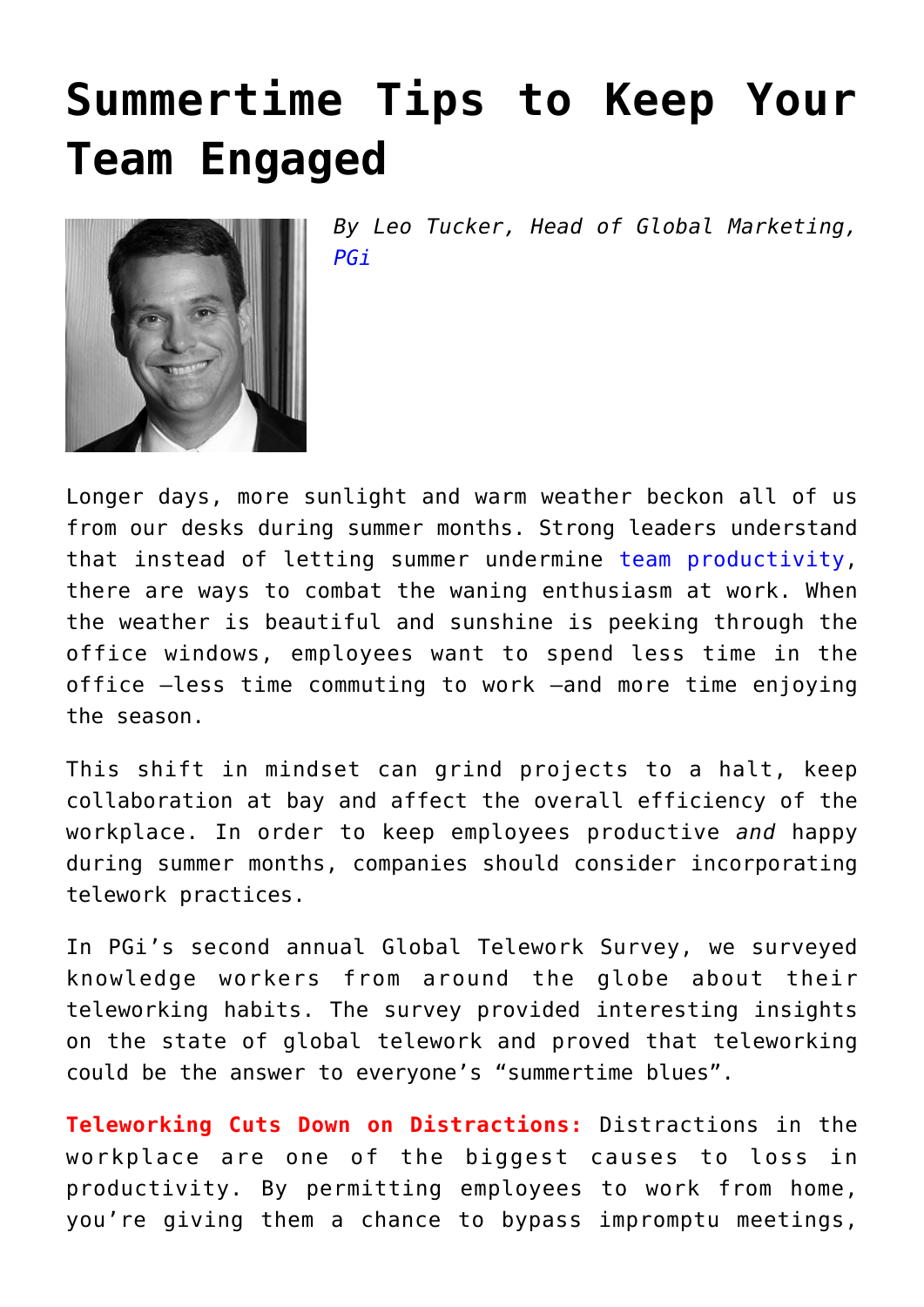water cooler chit chat and noisy cube neighbors, and allowing them the chance to be more efficient and productive in their day.

In a study done by the [Telework Research Network,](https://globalworkplaceanalytics.com/telecommuting-statistics) 86 percent of telecommuters surveyed said they were more productive in their home office. In PGi's Global Telework Survey, 41 percent of North American respondents, 45 percent of European and Middle Eastern (EMEA) and 36 percent of Asia Pacific (APAC) rated productivity as a top benefit of teleworking.

**Telework Promotes Better Work/Life Balance**: Employee satisfaction is critical to retaining talent, and guaranteeing employee happiness can be a year-round challenge. But, by incorporating some sort of teleworking policy, employees are more likely to obtain a better work/life balance, and with a better work/life balances comes happier employees.

Even though many companies embrace teleworking options, PGi's survey found that very few put that policy in writing. Eightyfive percent of respondents in EMEA and 62 percent in North America said there was no official telecommuting policy in their company. Only 40 percent in APAC reported not having an official policy in place.

According to a [study done by Staples,](https://investor.staples.com/phoenix.zhtml?c=96244&p=irol-newsArticle_print&ID=1586360&highlight) 73 percent of employees surveyed said they adopted a more nutritious diet when working from home, and were able to maintain an overall more balanced lifestyle with flexible work hours. And, as an added benefit of living a healthier lifestyle, the study found that those who worked from home experienced 25 percent less stress.

**Employees Enjoy Telework:** It should come as no surprise, employees enjoy teleworking. Fifty percent of North American teleworkers surveyed in PGi's Global Telework Survey reported that they preferred to work from home more than they already do. This same group of teleworkers reported that their ideal telecommuting situation would allow them to telecommute